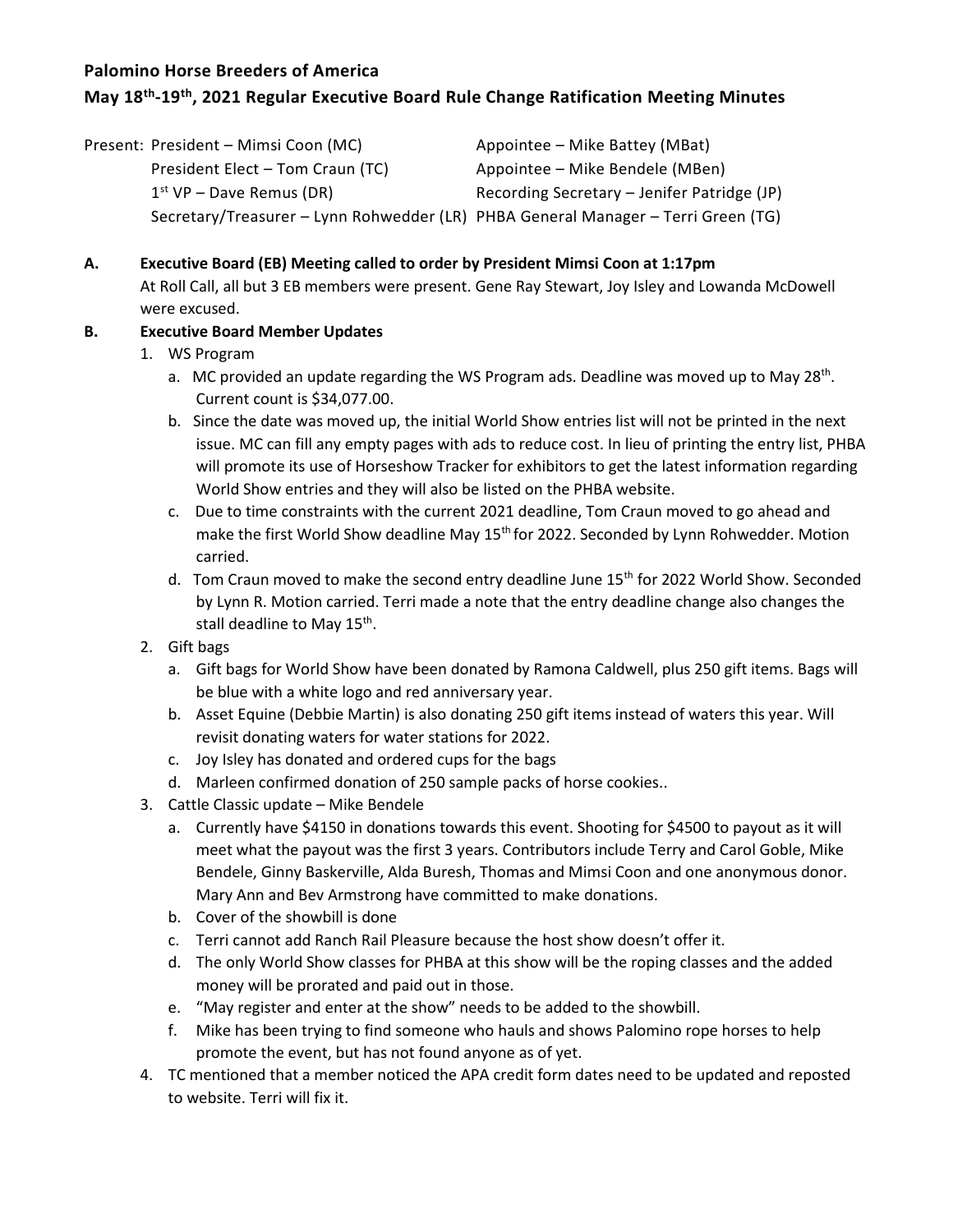# **May 18th -19th , 2021 Regular Executive Board Rule Change Ratification Meeting Minutes**

- 5. TC had a question about the \$10 pattern books and why it was mandatory. Terri responded that it is to cover the cost of printing the book and that it applies to each horse entered.
- 6. Terri gave update on World Show
	- a. Judges are posted on line
	- b. Youth Banquet will be a brunch this year on the CHP day and held in the North arena. Tickets are \$20 and must be purchased before they get to Springfield.
	- c. The Chamber will send Abe and the Babe (Mary) to the brunch to mingle with the kids. They will also still do a welcome reception, but budget is still a work in progress.
	- d. Food A Rama building will be used for longing this year in stead of the previous arena.
	- e. We will still have to meet all of the COVID-19 guidelines, so Terri will have all the forms we used before.
- 7. Dave Remus inquired about stalling for the youth advisors requesting to be put in one building for easier access by exhibitors. Terri responded that they just need to state that on their stalling forms when they send entries in.
- 8. Dave and Tom inquired about the use of outside food vendors during the show. Terri said it was ok as long as it was not a PHBA Youth function being paid for with Youth funds, as it would go against their facility rental agreement.
- 9. Mimsi has secured donation for Youth Pizza party plus drinks from the PHB Heritage Foundation. Will see about ice cream sponsor for kids.
- **C. Rule Changes to be Ratified.** Refer to the specific committee's minutes for more details.

## **CONSTITUTION & BY-LAWS**

## **ARTICLE 7 - ELECTION OF OFFICERS**

**Section 4.** Rejected by the committee and rejected by the BOD.

*EB - Tom Craun moved to approve rejection. 2nd by Lynn Rohwedder. Motion carried.*

## **ARTICLE 8 - DUTIES OF OFFICERS**

**Section 9**. and **Section 9A**. - Rejected by the committee and rejected by the BOD.

*EB - Lynn Rohwedder moved to approve rejection. 2nd by Mike Battey. Motion carried.*

## **GENERAL RULES & REGULATIONS - AMENDING REGISTRATION AND STANDING RULES**

**31.** Committee accepted the amendment and accepted the amended proposal. BOD accepted the amended proposal.

*EB - Dave Remus moved to approve and accept the amended proposal. 2nd Tom Craun. Motion* carried.

## **AMATEUR ASSOCIATION CONSTITUTION AND BY-LAWS**

## **ARTICLE 3 - BOARD OF DIRECTORS**

**Section 3.** National Directors. Accepted by the committee. BOD tabled.

*EB - Tom Craun moved to take no action. 2nd Dave Remus. Motion carried.*

## **ARTICLE 6 - EXECUTIVE BOARD**

**Section 1. Officers**. Accepted by the committee. Accepted by the BOD. **Section 2. Duties. F.** Committee accepted the amendment and accepted the amended proposal. BOD accepted amended proposal.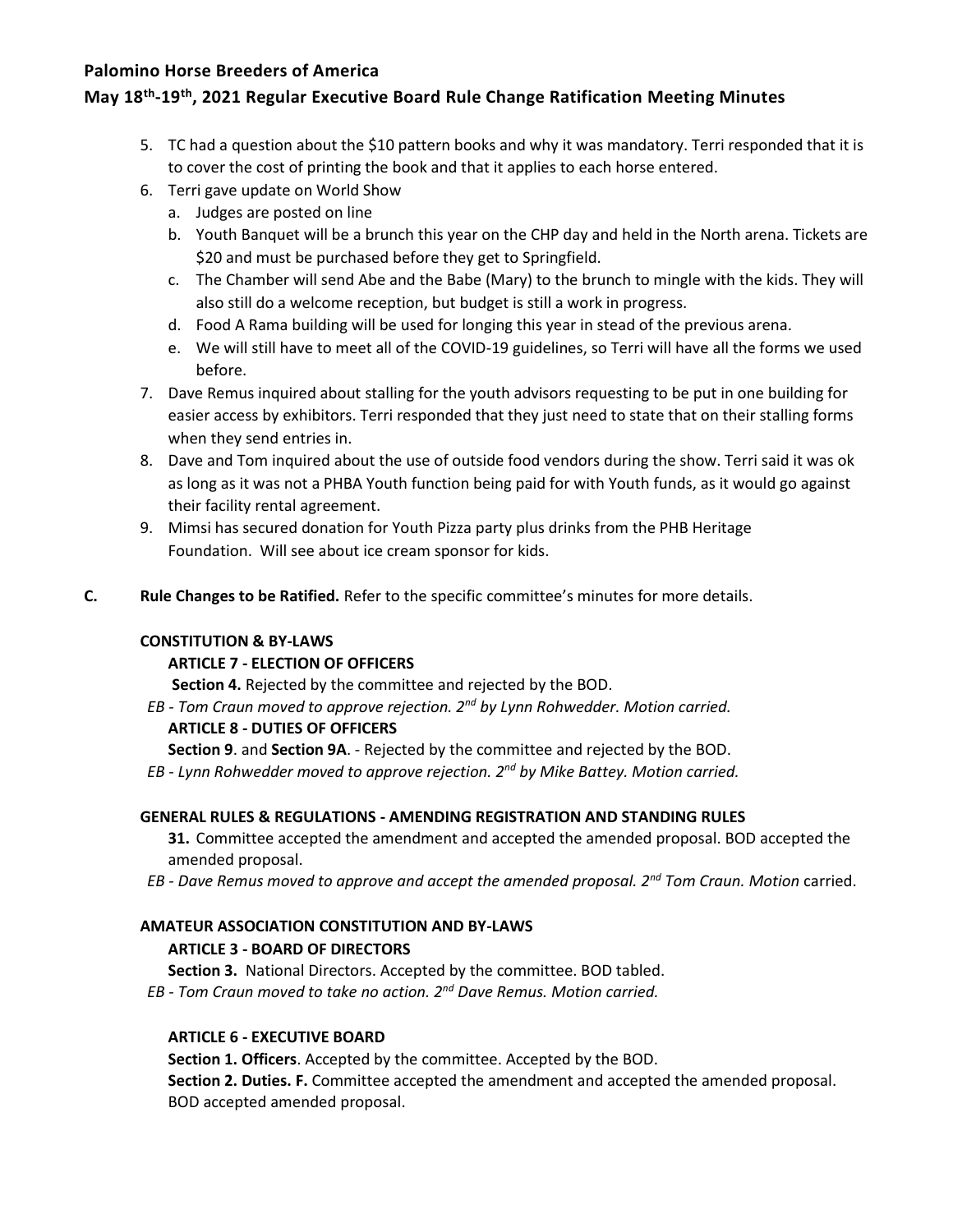## **May 18th -19th , 2021 Regular Executive Board Rule Change Ratification Meeting Minutes**

*EB - Tom Craun moved to approve and accept the amendment with an EB amendment. 2nd Mike Battey. Motion carried. Mike Battey moved to approve and accept the EB amended wording, striking Multi Media/Public Relations Correspondent. 2 nd Mike Bendele. Motion carried.*

**Section 7. Vacancies in Office.** Committee accepted and the BOD accepted.

**Section 8.** The officers included in **Section 2 A-H**... Committee accepted and BOD accepted.

*EB - Lynn Rohwedder moved to accept Section 7 and 8 together. 2nd Mike Battey. Motion carried.*

## **PHBA REGISTRATION & TRANSFER RULES - QUALIFICATIONS FOR REGISTRATION MARKINGS**

### **512. WHITE MARKINGS.**

**A.** Committee rejected and BOD rejected.

*EB – Dave Remus moved to accept the rejection, since this also pertains to Palomino Bred horses. 2nd Lynn Rohwedder. Motion carried.*

### **ELIGIBLE HORSES**

**521. ELIGIBLE HORSES** – Committee took no action and BOD took no action.

*EB – No action*

### **PHOTOGRAPHS**

**557. Photographs** 

**A, B, C, D** – Committee took no action and BOD took no action.

*EB – No action*

## **GELDINGS OR SPAYED MARES COLOR UNREGISTERED PALOMINO COLORED HORSES (COWIE PROPOSAL)**

**545, 546 A, 547, 548 (A, B), 549, 550** - Committee accepted and BOD accepted.

*EB – Tom Craun moved to approve. 2nd Dave Remus. Motion carried.*

*Lynn Rohwedder moved to accept and implement this rule change immediately. 2nd Mike Battey. Motion carried.*

## **GELDINGS OR SPAYED MARES COLOR (PARKER PROPOSAL)**

**545, 546, 547, 548, 549, 550** - Committee took no action and BOD took no action.

*EB – No action*

## **PALOMINO BRED**

**551.A. (COWIE PROPOSAL)** Committee accepted the amendment to A. and accepted the amended proposal. BOD accepted amended proposal.

- *EB – Dave Remus moved to accept amended proposal. 2nd Lynn Rohwedder. Motion carried. Dave Remus moved to implement this change immediately. 2nd Mike Battey. Motion carried.* **Proposed rule addition either rule 551A or 554C (S. RYSTROM PROPOSAL) Palomino Bred Additional Eligible Horses. Committee accepted and BOD accepted.**
- *EB – Lynn Rohwedder moved to accept. 2nd Tom Craun. Discussion – Tom moved to amend this rule change as #557 in the rule book. 2nd Mike Battey. Motion carried as amended.*

#### **TITLES AND AWARDS**

#### **PHBA SUPREME CHAMPION**

**1031, 1032, 1033, 1034** – Committee rejected and BOD rejected.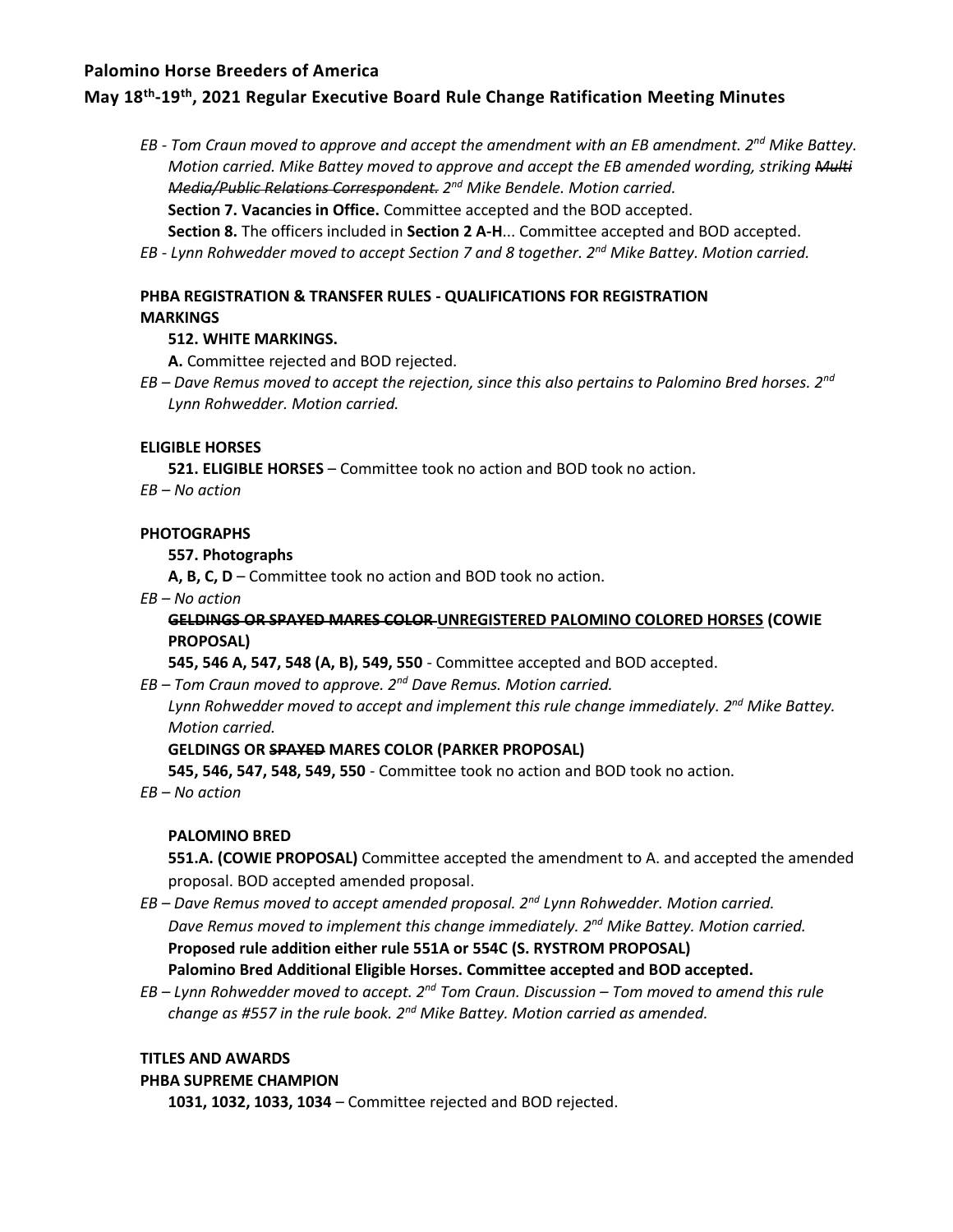## **May 18th -19th , 2021 Regular Executive Board Rule Change Ratification Meeting Minutes**

*EB – Tom Craun moved to approve the rejection. 2nd Lynn Rohwedder. Motion carried.* **1021 C, 1203, 1211, 1265 E, 1283 A, 1305 A, 1407 C, 1450 A, 1474 A** *EB – No action*

**MEDICATIONS; ARTIFICIAL APPLIANCE; HUMANE TREATMENT** 

# **THERAPEUTIC MEDICATION ADDENDUM (DOES NOT APPLY IF PROHIBITED BY GOVERNMENTAL REGULATIONS)**

**2526. Forbidden drugs or substances: A – H** 

#### **2528. C 8) Eltenac**

**2528 C 13. Methocarbamol** – Committee accepted and BOD accepted.

*EB – Tom moved to accept the committee's decision. 2nd Mike Battey. Motion carried.*

### **ANIMAL WELFARE & HUMANE TREATMENT**

**2993. A-J** – Committee accepted the amendment and accepted the amended proposal. BOD accepted the amended proposal.

*EB – Dave Remus moved to accept as amended. 2nd Lyn Rohwedder. Motion carried.*

### **HORSE SHOW RULES**

### **SHOW RESULTS AND FEES**

### **HORSE SHOW APPROVALS**

**3001. B. and 3006. Late Horse Show Approvals.** Committee accepted. BOD amended from the floor, accepted the amendment and accepted the amended proposal.

*EB – Lynn Rohwedder moved to accept the amendment from the floor at the BOD meeting. 2nd Tom* Craun. Motion carried.

**3057 A – G** – Committee accepted and BOD accepted.

*EB – Lynn Rohwedder move to accept. 2nd Dave Remus. Motion carried.*

## **HORSE SHOW CLASSIFICATION**

**3065. A – C.** Committee accepted. BOD accepted the proposal and accepted the amended proposal. *EB – Tom Craun moved to accept. 2nd Dave Remus. Motion carried.*

#### **MISCELLANEOUS**

**3183. A – C. Exhibiting Multiple Horses** – Committee rejected. BOD rejected.

*EB – Lynn moved to approve rejection. 2nd Mike Bendele. Motion carried.*

**3202.** Committee accepted the amendment and accepted the amended proposal. BOD accepted amended proposal.

*EB – Lynn Rohwedder moved to accept as amended. 2nd Mike Bendele. Motion carried.*

**3307.** Committee rejected. BOD corrected the proposal and accepted the corrected proposal.

*EB – Lynn Rohwedder moved to accept as corrected. 2nd Mike Battey. Motion carried.*

## **STOCK TYPE DIVISION WESTERN CLASSES**

## **3325. PROHIBITED EQUIPMENT.**

**B.** Committee accepted. BOD accepted.

*EB – Tom Craun moved to accept. 2nd Lynn Rohwedder. Motion carried.*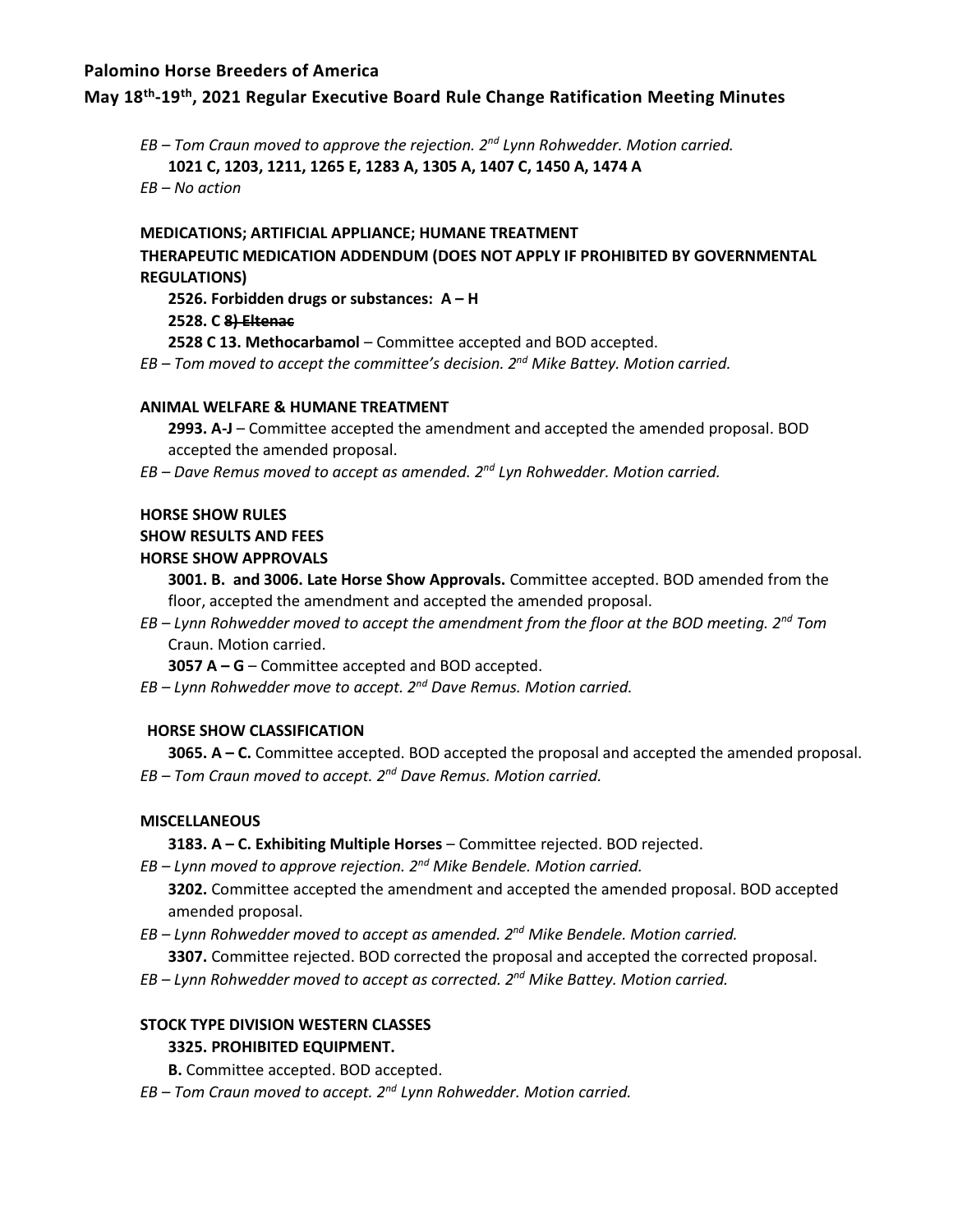## **May 18th -19th , 2021 Regular Executive Board Rule Change Ratification Meeting Minutes**

#### **PERFORMANCE HALTER**

### **3360. Performance Halter**

**C.** Committee accepted the amendment and accepted the amended proposal. BOD rejected. *EB – Lynn Rohwedder moved to accept rejection. 2nd Mike Bendele. Motion carried.*

#### **ST DIVISION ENGLISH CLASSES**

### **3334. Optional Equipment.**

**A.** Committee accepted. BOD accepted.

*EB – Tom Craun moved to accept. 2nd Mike Battey. Motion carried.*

### **HALTER CLASSES**

## **3353. Procedure for judging.**

**C.** Committee accepted. BOD accepted.

*EB – Tom Craun moved to accept. 2nd Lynn Rohwedder. Motion carried.*

**3352. Faults, to be judged according to severity:** 

**A. Major Faults in Balance:**

**B. Minor Faults in Balance:**

**C. Major Faults in Structural Correctness:** 

**D. Minor Faults in Structural Correctness:** 

**E. Severe Fault in Quality, Gender or Breed-Type Characteristics:**

**F. Major Fault in Quality, Gender or Breed-Type Characteristics:**

**G. Minor Faults in Quality, Gender or Breed Type Characteristics:**

**H. Major Faults in Muscling:**

**I. Minor Faults in Muscling:** 

Committee accepted the amendment and accepted the amended proposal. BOD accepted amended Proposal.

*EB – Dave Remus moved to accept as amended. 2nd Mike Battey. Motion carried.*

#### **APPROVED ST PERFORMANCE CLASSES**

## **3384. Approved Classes**

**STOCK TYPE PERFORMANCE CLASS RULES** 

#### **LONGE LINE**

## **3385. A and B**

(3384 and 3385 A-B were taken and voted on together) Committee accepted. BOD accepted. *EB – Tom Craun moved to accept. 2nd Mike Bendele.* 

*Discussion –*

*Multiple concerns about equine welfare vs. trainer moral. If passed, ultimately individual APA's can determine whether or not they want to offer this class with the date change. Membership has presented this proposal multiple times and their voice has been heard. Call to vote. Motion carried.*

**3396. EQUIPMENT. A.** 

**3403.**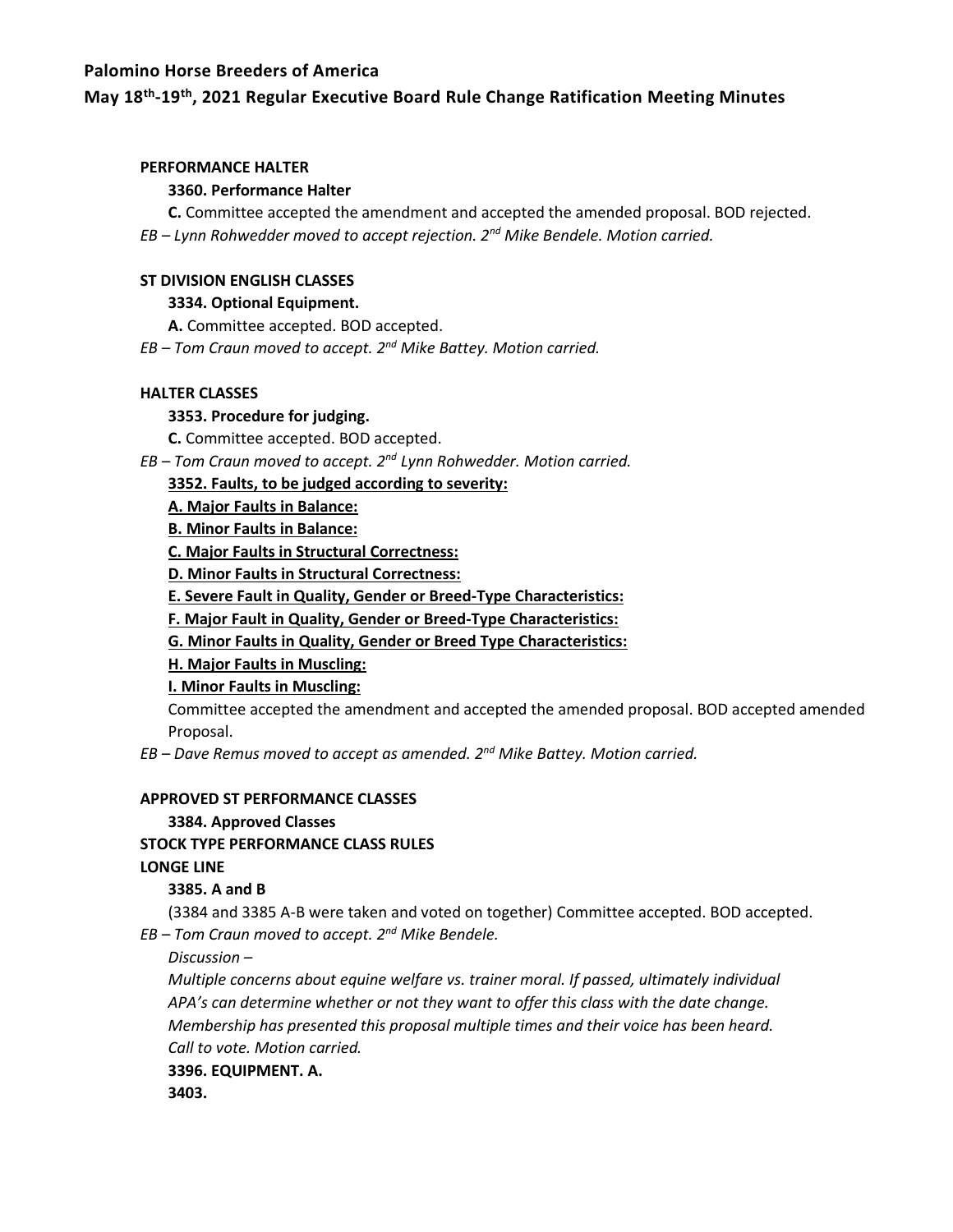## **May 18th -19th , 2021 Regular Executive Board Rule Change Ratification Meeting Minutes**

**3408. Scoring.** 

## **3410 – 3414**

Committee accepted and effected immediately. BOD accepted.

*EB – Tom Craun moved to accept. 2nd Mike Battey. Motion carried.*

### **WORKING HUNTER**

**3477. A and B.** Committee accepted. BOD accepted.

*EB – Lynn Rohwedder moved to accept. 2nd Mike Battey. Motion carried.*

### **TRAIL**

**3571. Judging Emphasis** 

**B.** 

**3574. Penalties.** Committee accepted. BOD accepted.

*EB – Tom Craun moved to accept. 2nd Dave Remus. Motion carried.*

## **RANCH HORSE**

**(Rule 3601 in 2019 rulebook)** 

**3608. Tack.** Committee referred to 2021 proposal.

**3608. Tack.** (2021 proposal)

**Ranch Horse Patterns 1, 2 & 3** – **(9)**, **(10)** Committee accepted the amendment and accepted the amended proposal. BOD accepted amended proposal.

*EB – Dave Remus moved to accept amendment. 2nd Mike Battey. Motion carried.*

## **RANCH RIDING**

**3618.** Committee took no action. BOD took no action.

*EB – No action*

**3621. Ranch Riding Penalties.** 

**3621. RANCH RIDING PENALTIES.** 

**B. Three (3) point penalties** 

## **D. (OP) PLACED BELOW HORSES PERFORMING ALL MANEUVERS**

Committee accepted. BOD accepted.

*EB – Mike Battey moved to accept. 2nd Lynn Rohwedder. Motion carried.*

## **RANCH TRAIL**

**3633. 3633. RANCH TRAIL 3636. CLASS REQUIREMENTS/PROCEDURES: A. – D. E. PROHIBITED OBSTACLES: F. MANDATORY OBSTACLES AND MANUEVERS.**   $1. - 6.$ **G. OPTIONAL OBSTACLES. H.**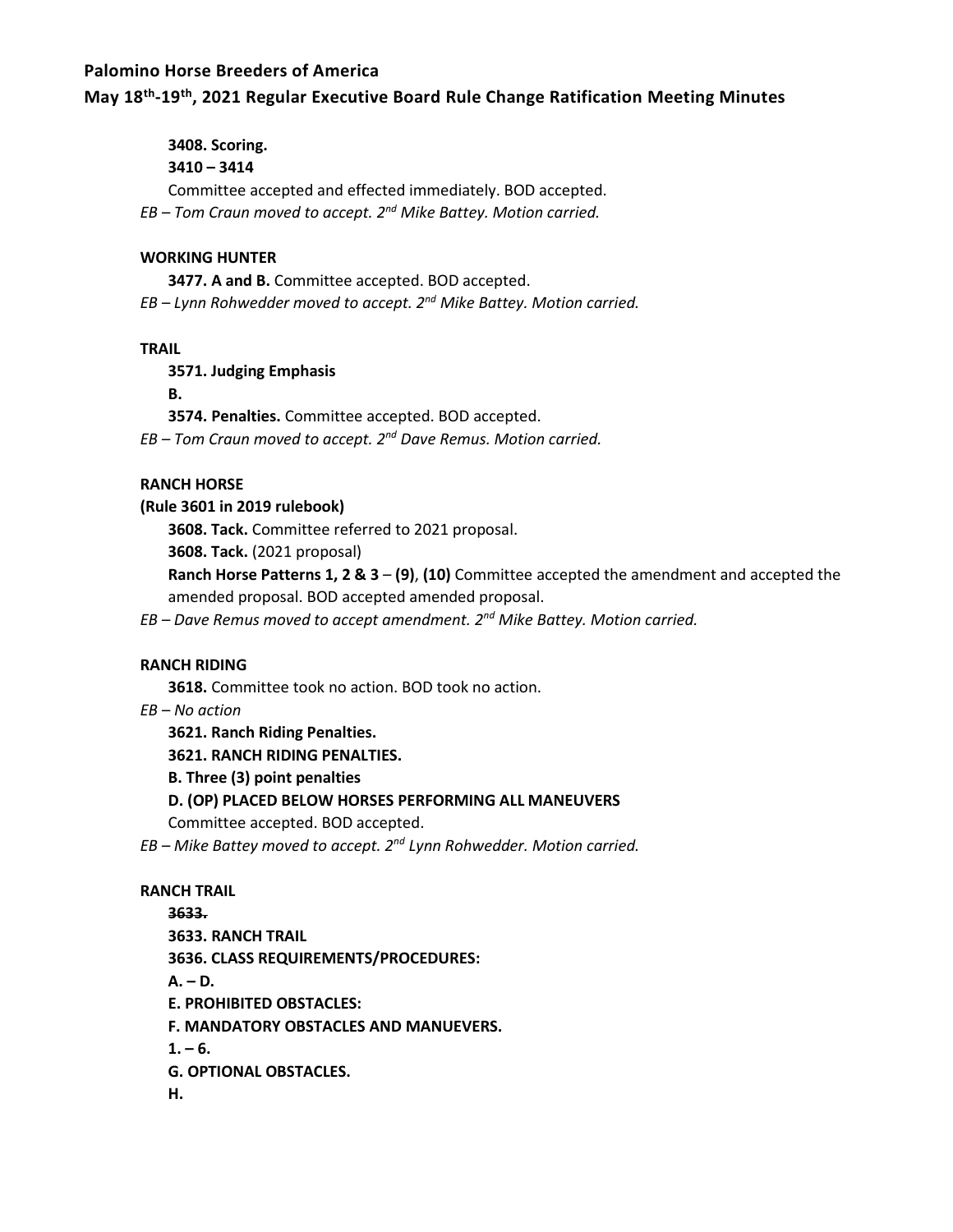## **May 18th -19th , 2021 Regular Executive Board Rule Change Ratification Meeting Minutes**

### **3637. CREDITS AND PENALTIES**

### $A. 1. - 6.$

Committee accepted the amendment and accepted the amended proposal. BOD accepted amended proposal.

*EB – Dave Remus moved to accept. 2nd Mike Battey. Motion carried.*

#### **WESTERN RIDING**

| 3658. Pattern.                                                               |
|------------------------------------------------------------------------------|
| 3663. PENALTIES.                                                             |
| 3663. Disqualification, Score 0                                              |
| G.                                                                           |
| J.                                                                           |
| 3666. One (1) point penalties                                                |
| F.                                                                           |
| All western riding was accepted by the committee accepted and BOD.           |
| EB - Tom Craun moved to accept. 2 <sup>nd</sup> Mike Battey. Motion carried. |

### **AMATEUR PROGRAMS**

#### **NOVICE AMATEUR PROGRAM**

## **5002. NOVICE AMATEUR ELIGIBILITY.**

**F.** Committee rejected. BOD rejected.

*EB – Mike Battey moved to accept rejection. 2nd Dave Remus.*

*Discussion – needs clarification and rationale. Dave Remus rescinded his 2nd. Mike Battey amended his motion to refer this back to Show Rules and Amateur committees for their reasons for rejection. 2 nd Dave Remus. Motion carried to send back to the two committees. Final action pending.*

#### **AMATEUR WALK-TROT PROGRAM**

**5101. (1st proposal)** Committee rejected. BOD rejected.

*EB – Lynn Rohwedder moved to accept rejection. 2nd Mike Bendele. Motion carried.*

**5101. (2 nd proposal)** Committee rejected. BOD rejected.

*EB – Dave Remus moved to accept rejection. 2nd Mike Bendele. Motion carried.*

**WALK TROT** (Both Amateur and Youth 5-9 and 10-18)

**5102.** 

## **5104. Amateur W/T Western Pleasure**

**5108. Amateur W/T Trail.** Committee rejected. BOD rejected.

*EB – Lynn Rohwedder moved to accept rejection. 2nd Mike Bendele. Motion carried.*

**5103. Amateur W/T Showmanship at Halter.** Committee accepted. BOD rejected.

- *EB – Dave Remus moved to accept the rejection. 2nd Mike Battey. Motion carried.* **5111.** Committee accepted. BOD accepted.
- *EB – Tom Craun moved to accept. 2nd Lynn Rohwedder. Motion carried.*

#### **AMATEUR PROGRAM**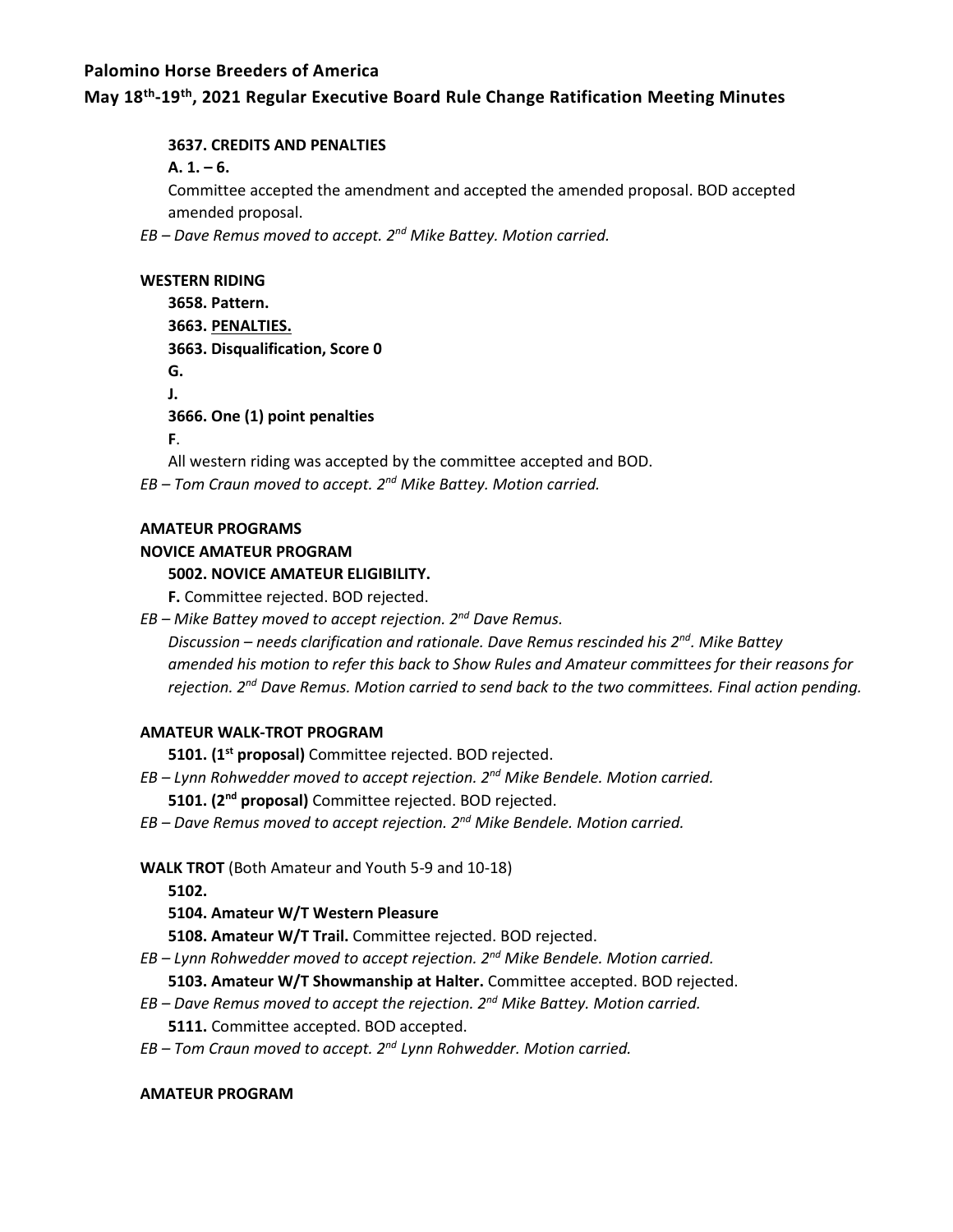# **May 18th -19th , 2021 Regular Executive Board Rule Change Ratification Meeting Minutes**

**5207. Exhibiting Multiple Horses.** Committee rejected. BOD rejected.

*EB – Lynn Rohwedder moved to accept rejection. 2nd Dave Remus. Motion carried.*

## **YOUTH PROGRAMS**

**6003. C.** Committee accepted the amendment and accepted the amended proposal. BOD accepted the amended proposal.

*EB – Mike Battey moved to accept the amendment. 2nd Lynn Rohwedder.*

*Discussion – Is misleading compared to the other youth age groups listed. Needs clarification and restating. Call to vote. Motion denied. Tom Craun moved to amend and restate the proposal as 6003.* 

- *C. 1. Youth Walk-Trot five (5) through nine (9) years* 
	- *2. Youth Walk-Trot ten (10) through eighteen (18) years*

*E. (changes to D.)*

*2 nd Lynn Rohwedder. No further discussion. Call to vote. Motion carried to accept EB amendment.*

**6009.** Committee rejected. BOD rejected.

*EB – Lynn Rohwedder moved to accept rejection. 2nd Tom Craun. Motion carried.*

## **NOVICE YOUTH PROGRAM**

## **6021. NOVICE YOUTH ELIGIBILITY.**

**F.** Committee rejected. BOD rejected.

*EB – Tom Craun moved to send back to Show Rules committee with 5002 for their reasons for rejection. 2 nd Mike Battey. Motion carried to send back to committee. Final action pending.*

## **YOUTH SHOWMANSHIP AT HALTER**

**6208.** 

**C. TEN (10) POINTS** Committee accepted. BOD accepted.

*EB – Tom Craun moved to accept. 2nd Dave Remus. Motion carried.*

## **HUNT SEAT EQUITATION ON THE FLAT**

**6233. Basic Position**. Committee accepted. BOD accepted.

*EB – Mike Battey moved to accept. 2nd Tom Craun. Motion carried.*

## **D. Old Business**

1. MC remembered and wanted to let the board know that the WCHA payouts for the Youth will be given as gift cards instead of cash.

2. Request for ads responses – Terri said that Kensington and Lisa have said they would have theirs in. She has not heard back from Cowboy Bronze or Gist, as of this afternoon.

- 3. Corporate vendor ads
	- a. State Line Tack is contributing \$3000 plus gifts for the welcome bags. Terri said they sent some coupons and are possibly sending 100 salt blocks.
	- b. Gist is supposed to be a corporate vendor, but has fallen behind in their participation. They no longer give us buckles and have become more of a source. Terri said they do give us \$1000 off of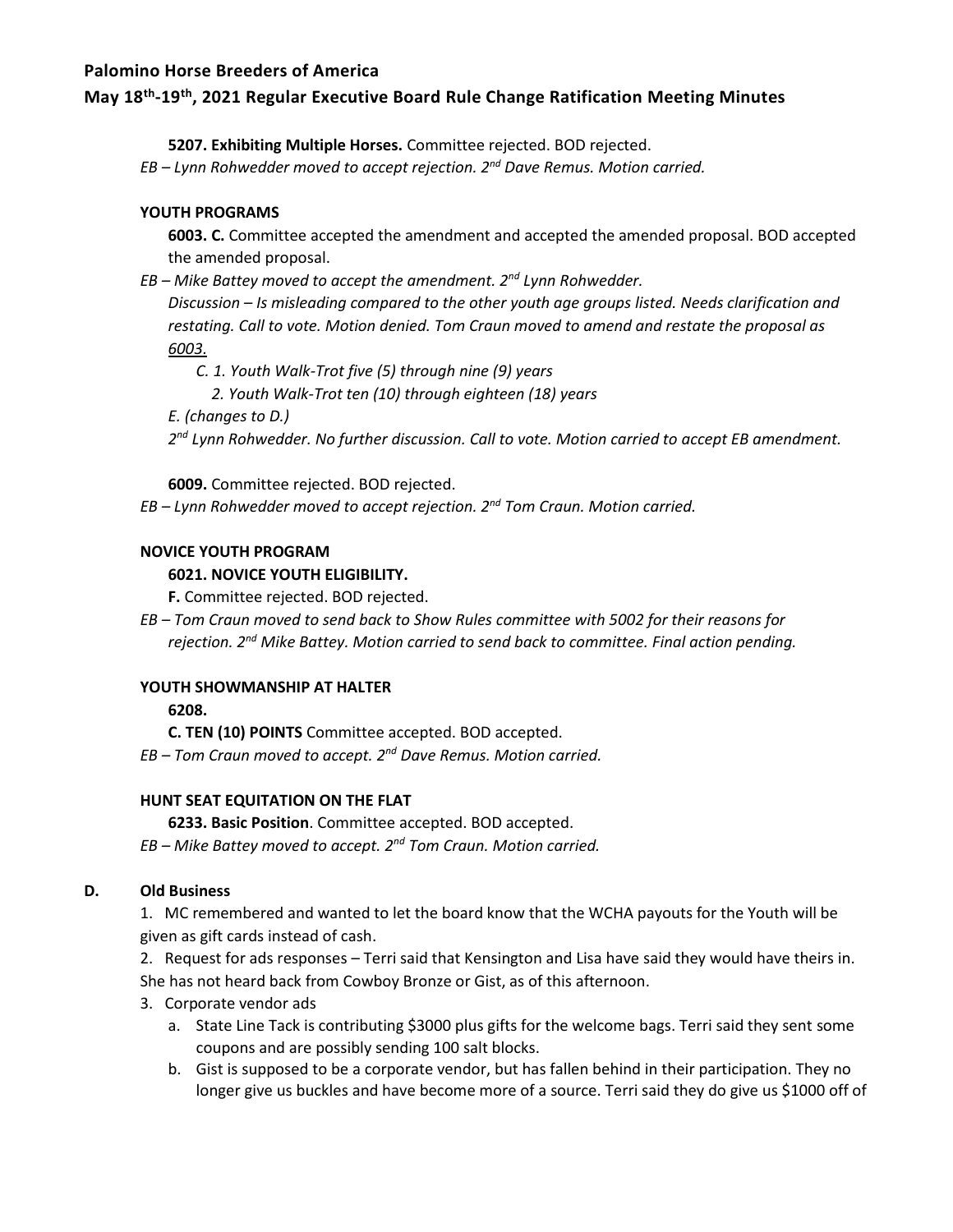# **May 18th -19th , 2021 Regular Executive Board Rule Change Ratification Meeting Minutes**

our bill for our WS and year end buckles. MC wants to sit down with Gist and better set their guidelines to enhance what we already have in place with them.

- c. Mimsi wants to revisit Corporate Sponsor guidelines overall to try and bring in more corporate sponsors. For example: sponsors like DAC could give us money and/or samples, etc... to hand out and we could have their logo on everything and put an ad in the magazine.
- d. TC inquired about a videographer for this year. MC said Walton Webcasting is interested and they are already doing the ABRA show.
- e. Our current vendors are the same as before. Working to get new ones that are at conflicting shows. MC also going to ask around for a trailer sponsor.
- f. Mike Bendele inquired about software updates. TG said they are still in testing phase. The show part has several more changes to be made. Also will likely need to update the current laser jet printer once its complete. Currently have one pin-feed printer for membership cards and certificates. The other is for everyday printer, but both are tied to the AS400.
- g. Money for the EB class sponsorship and the Youth challenge is still coming in.
- h. MBen. Asked about social media updates and if anyone has been found to help with that. Merle and Suzi have offered to help with Facebook, but we really need someone well-versed in all social media. Also, still looking more into Zoom for meetings.

## **President Mimsi Coon suspended meeting until morning of May 19th, 2021 at 5:15 pm.**

## **EB Meeting Reconvened May 19, 2021, at 8:50am**

## **E. New Business**

- 1. Marketing Committee conference call update
	- A. Marketing committee conference call was held Tuesday night, May 18<sup>th</sup>.
	- B. Amateur committee will have a conference call June  $1<sup>st</sup>$  and Diane Kutz has two marketing related proposals from the Amateur committee to present to EB before their call.
		- 1. There is a possible buckle sponsor for the Amateur Ranch classes in all three divisions; Amateur, Select Amateur and Novice Amateur. Buckles will not be from Gist. They only want to do this for the 35<sup>th</sup> Anniversary year.
			- a. Terri's concerns are:

1. Point calculations need to match what the World Show is already using, or it may create confusion, since these classes will still count towards the Golden Horse awards.

2. Ranch Conformation would need to be an exception because it would count towards more than one of the Amateur divisions for some horse/rider combinations.

- 3. Needs to be a back up plan in the event that the buckles do not arrive on time.
- b. Tom Craun made a motion to approve the request for the Amateurs to award 35<sup>th</sup> Anniversary buckle to the 3 Amateur Ranch Horse divisions providing that the following criteria be met:
	- 1. Amateurs are responsible for securing the buckle sponsor.
	- 2. Must use the existing Golden Horse point calculation system.
	- 3. Ranch Conformation will need to be an exception, as it may count for more than one division.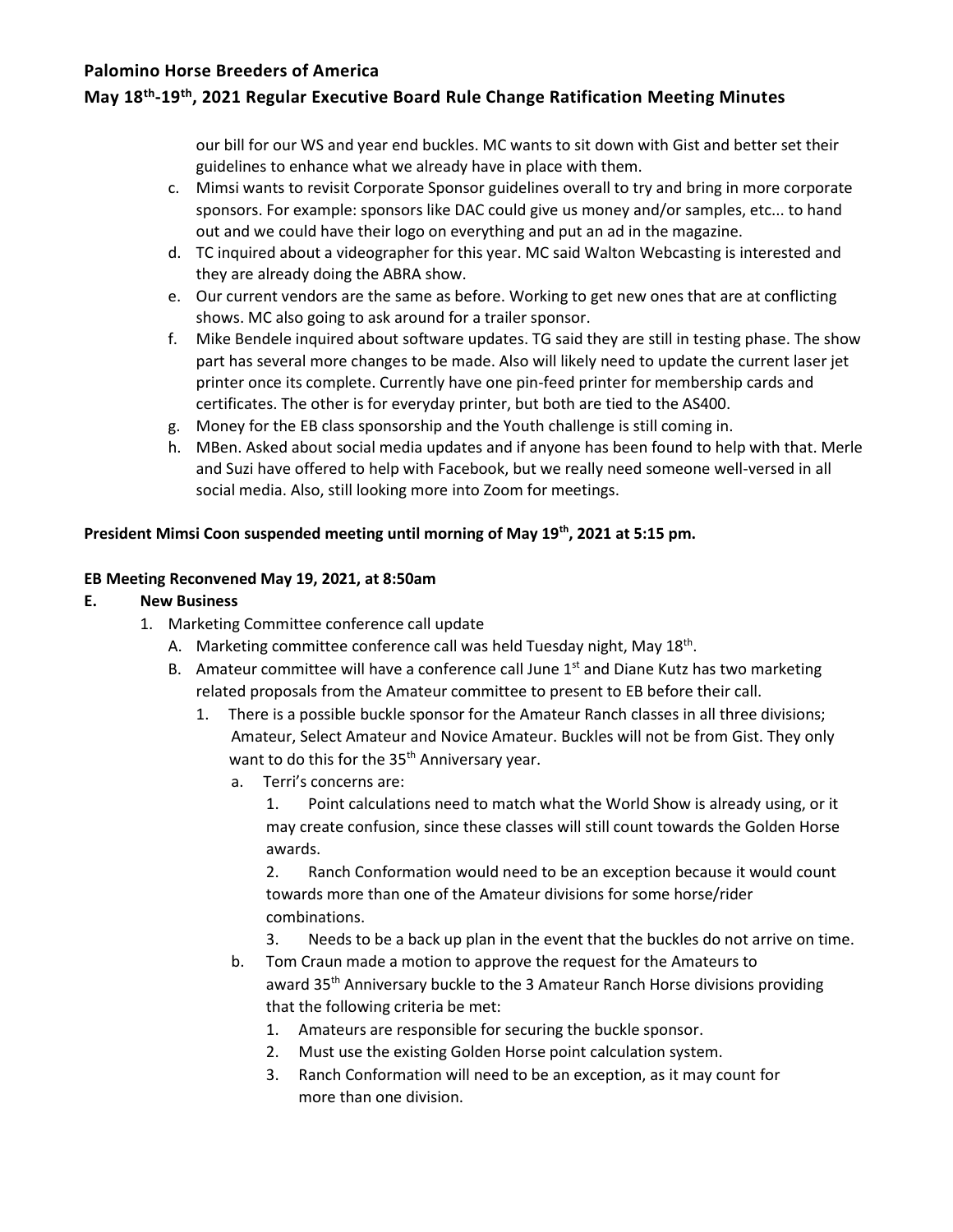# **May 18th -19th , 2021 Regular Executive Board Rule Change Ratification Meeting Minutes**

- 4. Should the buckles not arrive on time, a certificate would need to be provided to the winner with the appropriate information to obtain the award.
- 5. Must offer a fourth buckle for the Palomino Bred Amateur division.
- c. Tom's motion was seconded by Lynn R. No further discussion. The motion carried.
- 2. Amateur committee wants to implement a "Membership/Registration Challenge" for all PHBA members to participate in.
	- a. Pertaining to the email sent to the EB from Diane regarding this challenge, Lynn requested that a clarification be made stating that it's the "referring member's name" that should be on the form, so as not to indicate that its just the person who registers the most horses.
	- b. If the EB decides to approve this, Mike Battey suggested a launch date of July  $1^{st}$  2021.
	- c. Discussion was held regarding the inclusion of lapsed membership vs. only new memberships and that there should be more clarification in that regard.
	- d. A suggestion was made that this could be presented as an APA challenge to reward the top 2 APA's who are able to bring in the most membership and horse registrations combined. A possible award for this challenge could be a free show fee or some other discount from PHBA for the  $1<sup>st</sup>$  and  $2<sup>nd</sup>$  place APA's.
	- e. Lynn R. moved to have the Amateur committee revamp this proposal for 2022 and refer it to the APA committee to use as a Membership/Registration Challenge, whereby PHBA would award a free show approval to the  $1<sup>st</sup>$  and  $2<sup>nd</sup>$  place winner with the most memberships and registrations combined, providing that for any renewed memberships to count they must have been lapsed 12 months or more. Mike Battey seconded. No further discussion. Motion carried.
- C. Lynn inquired about the welcome letters for new memberships. Terri said there are 2 letters. One is for general memberships and one is for Amateur. A copy will be sent to both Lynn and Mike Battey as liaisons for the Amateur committee.
- D. Marketing had also discussed the following:
	- 1. Need update on Facebook and website about the new Palomino Bred rule.
	- 2. They would like to do a membership drive and ask Tioga Territory about possibly including a coupon that could be passed on to new members. Mimsi mentioned that Tioga is donating 3 director chairs to World Show. One for youth, one for Amateur, and one for Open.
	- 3. Tom Craun inquired about the photographer at the Convention. She did not really sell anything there and he suggested we work on the logistics for making pictures available for sale as a benefit to both the members and the photographer.
	- 4. Discussion was had regarding the 2022 Convention location and dates. Tom made a motion to move the Convention to March and keep the location in Tulsa. Lynn seconded. No further discussion. Motion carried.
- 2. Dave Remus asked about the Trail gate at the World Show and whether or not it would be reinstated. Terri said it depended on the facilities COVID-19 requirements at the time of the show. Mike Battey made a motion to reinstate using the Trail gate for World Show, pending any facility/state COVID restrictions, in which case it would remain open. Individual APA's may use their discretion. Lynn